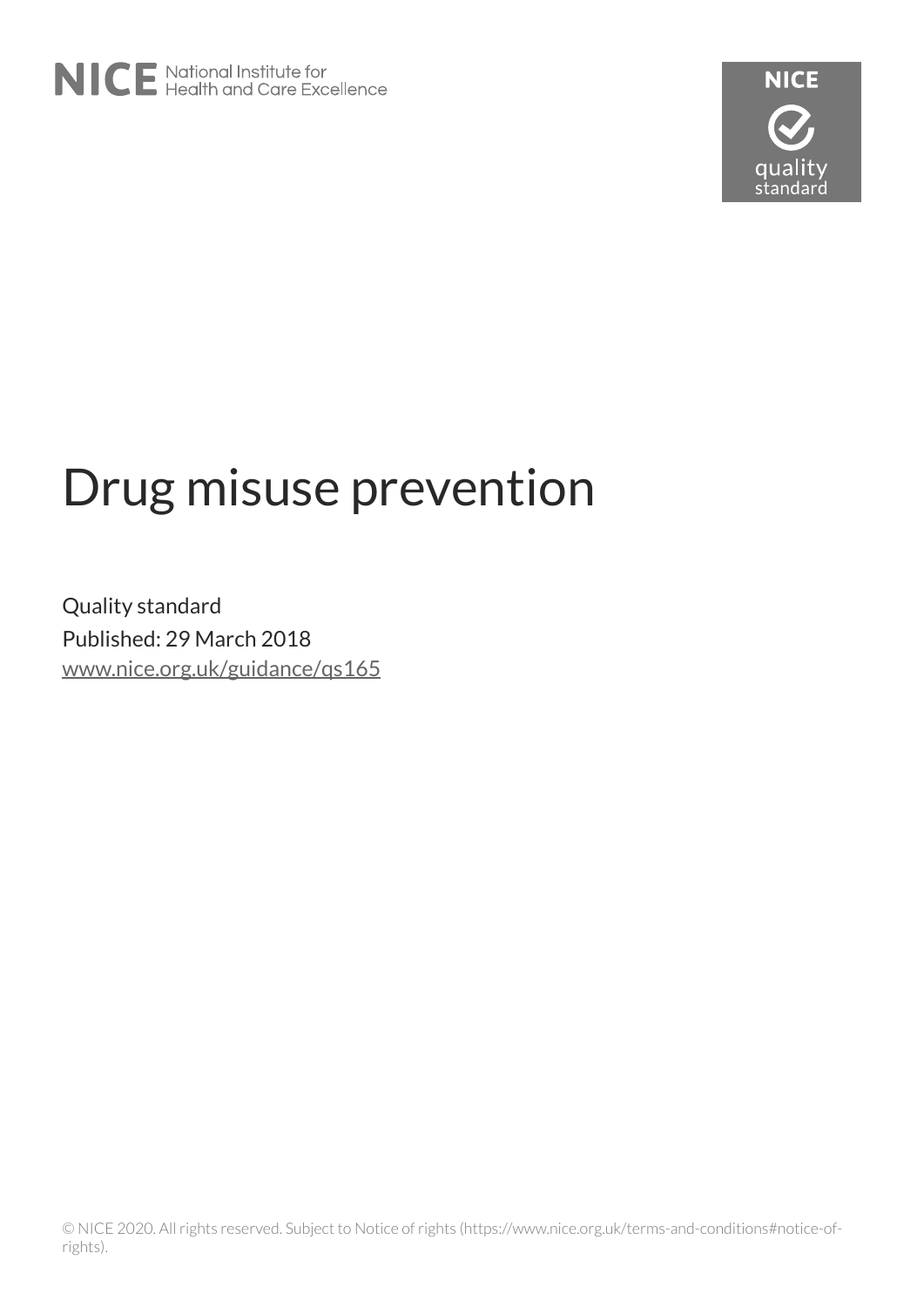# **Contents**

| Quality statement 3: Assessment of children and young people in contact with youth offending |  |
|----------------------------------------------------------------------------------------------|--|
|                                                                                              |  |
|                                                                                              |  |
|                                                                                              |  |
|                                                                                              |  |
|                                                                                              |  |
|                                                                                              |  |
|                                                                                              |  |
|                                                                                              |  |
|                                                                                              |  |
|                                                                                              |  |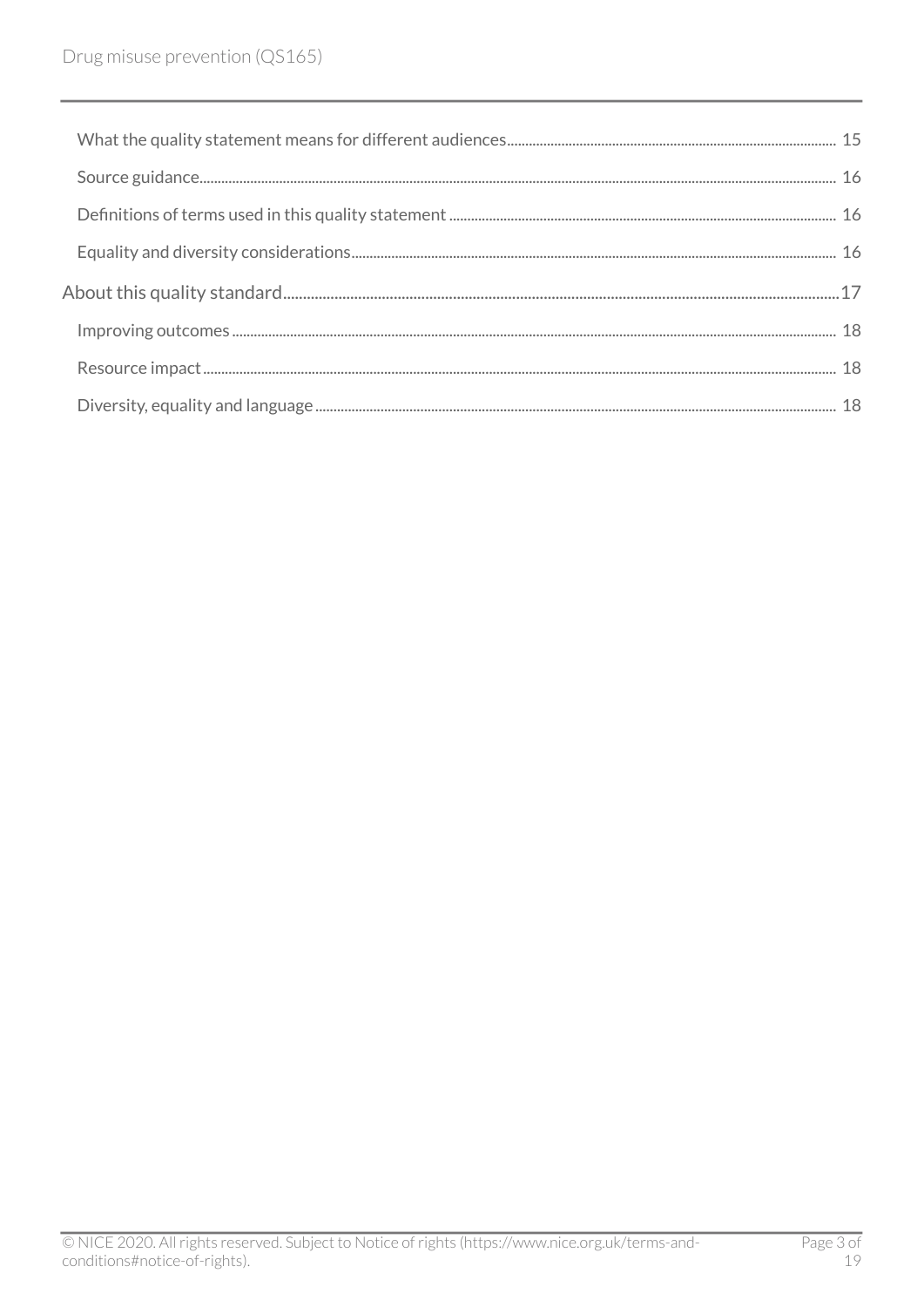This standard is based on NG64 and PH28.

This standard should be read in conjunction with QS59, QS31, QS23 and QS116.

# <span id="page-3-0"></span>Quality statements

[Statement 1](#page-4-0) Looked-after children and young people having their annual health plan review are assessed for vulnerability to drug misuse.

[Statement 2](#page-7-0) Care leavers having a health assessment as part of planning to leave care are assessed for vulnerability to drug misuse.

[Statement 3](#page-10-0) Children and young people having a young offender assessment are assessed for vulnerability to drug misuse.

[Statement 4](#page-13-0) Adults assessed as vulnerable to drug misuse are given information about local services and where to find further advice and support.

NICE has developed guidance and a quality standard on patient experience in adult NHS services (see the NICE Pathway on [patient experience in adult NHS services](http://pathways.nice.org.uk/pathways/patient-experience-in-adult-nhs-services)), which should be considered alongside these quality statements.

Other quality standards that should be considered when commissioning or providing drug misuse prevention services include:

- [Antisocial behaviour and conduct disorders in children and young people](https://www.nice.org.uk/guidance/qs59) (2014) NICE quality standard 59
- [Looked-after children and young people](https://www.nice.org.uk/guidance/qs31) (2013) NICE quality standard 31
- [Drug use disorders in adults](https://www.nice.org.uk/guidance/qs23) (2012) NICE quality standard 23.

A full list of NICE quality standards is available from the [quality standards topic library](http://www.nice.org.uk/Standards-and-Indicators/Developing-NICE-quality-standards-/Quality-standards-topic-library).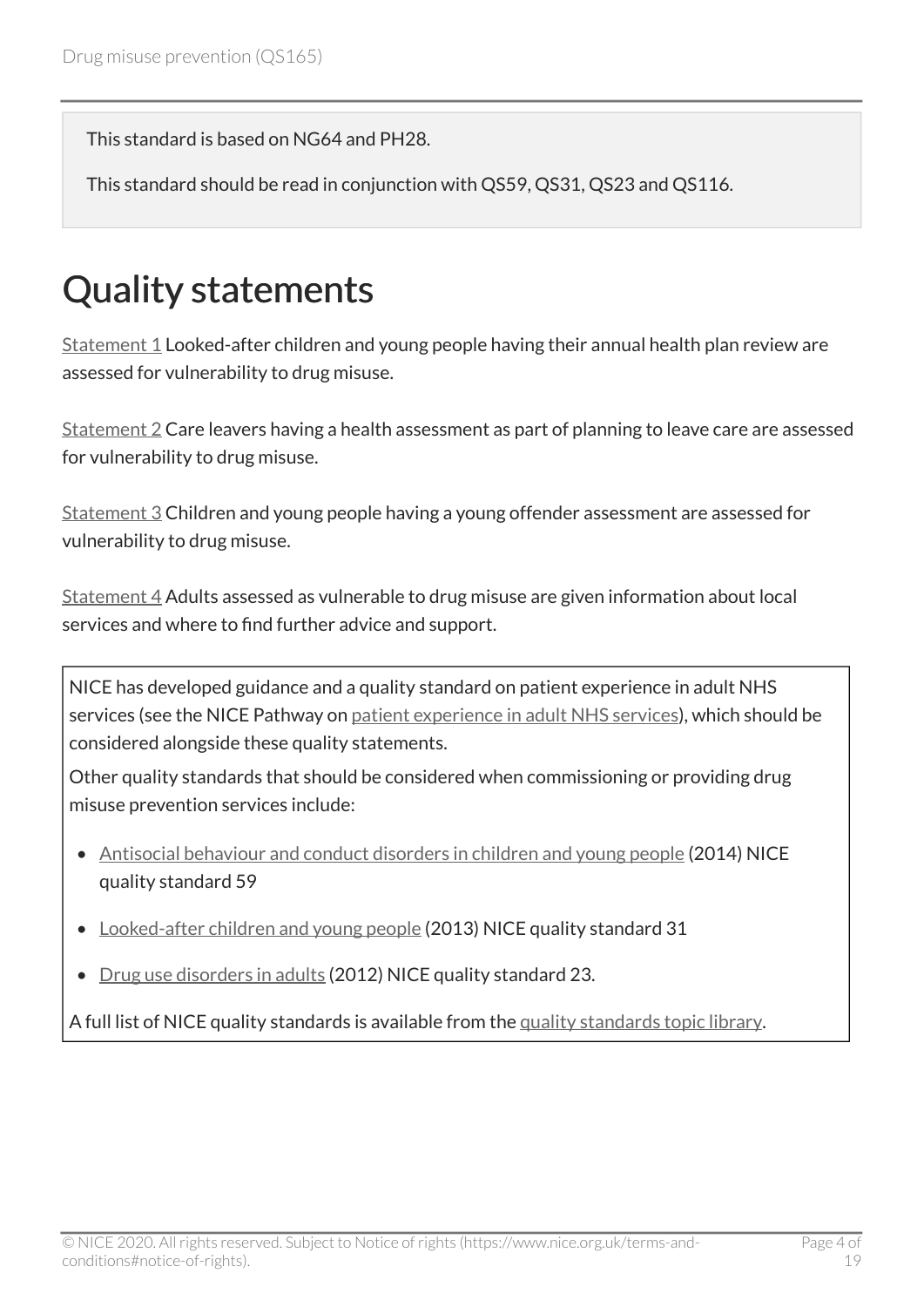# <span id="page-4-0"></span>Quality statement 1: Assessment of looked-after children and young people

# <span id="page-4-1"></span>Quality statement

Looked-after children and young people having their annual health plan review are assessed for vulnerability to drug misuse.

### <span id="page-4-2"></span>Rationale

Looked-after children and young people are at increased risk of drug misuse. Assessing vulnerability as part of their annual health plan review provides an opportunity to give early targeted support, which can reduce the likelihood of drug misuse.

# <span id="page-4-3"></span>Quality measures

#### Structure

a) Evidence of local arrangements for the use of an agreed brief and valid questionnaire to assess looked-after children and young people's vulnerability to drug misuse at their annual health plan review.

*Data source:* Local data collection, for example, from service specifications.

b) Evidence of local arrangements for staff to be trained by specialist services in how to assess looked-after children and young people's vulnerability to drug misuse.

*Data source:* Local data collection, for example, from service specifications.

#### **Process**

Proportion of looked-after children and young people having their annual health plan review who have an assessment of vulnerability to drug misuse.

Numerator – the number in the denominator who have an assessment of vulnerability to drug misuse.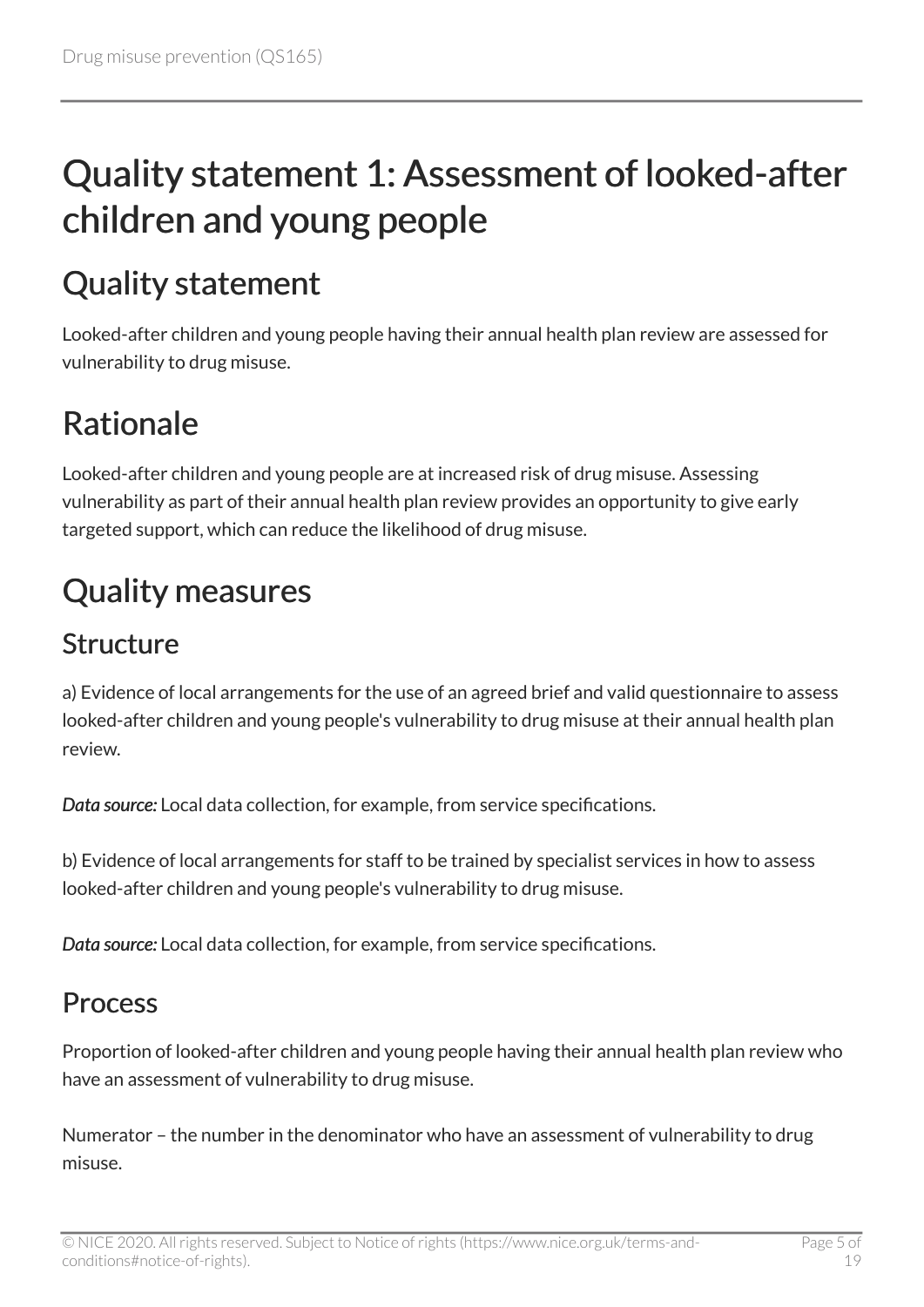Denominator – the number of looked-after children and young people who have had a health plan review in the previous 12 months.

*Data source:* Local data collection, for example, local audit of local authority records.

#### **Outcome**

a) Number of looked-after children and young people who misuse drugs.

*Data source:*Local data collection.

b) Proportion of looked-after children and young people misusing drugs, who access support for drug misuse.

*Data source:*Local data collection. Data collection is required for the [children looked after data](https://www.gov.uk/government/publications/children-looked-after-return-2017-to-2018-guide) [return \(SSDA903\)](https://www.gov.uk/government/publications/children-looked-after-return-2017-to-2018-guide) on whether children looked after by local authorities in England are identified as having a substance misuse problem for each year up to 31 March.

### <span id="page-5-0"></span>What the quality statement means for different audiences

Service providers (such as primary care services and looked-after children health teams) ensure that staff who assess the health of looked-after children are provided with guidance and training from specialist services so that they know the indicators of drug misuse, how to approach the assessment with sensitivity, how to use brief questionnaires (such as CRAFFT) accurately and how to respond to identified needs. They ensure that arrangements are in place for assessments to be included in the annual health plan review.

Healthcare professionals (such as GPs and school nurses) use a consistent, locally agreed brief and valid questionnaire, such as CRAFFT, to assess looked-after children and young people for vulnerability to drug misuse at their annual health plan review. They use an approach that is respectful, non-judgemental and proportionate to the young person's presenting vulnerabilities, and consider whether any further action is needed.

Commissioners (NHS England and local authorities) work with providers to produce a strategy to identify looked-after children and young people who are at risk of drug misuse. They ensure that they commission services in which looked-after children and young people have an assessment of vulnerability to drug misuse at their annual health plan review.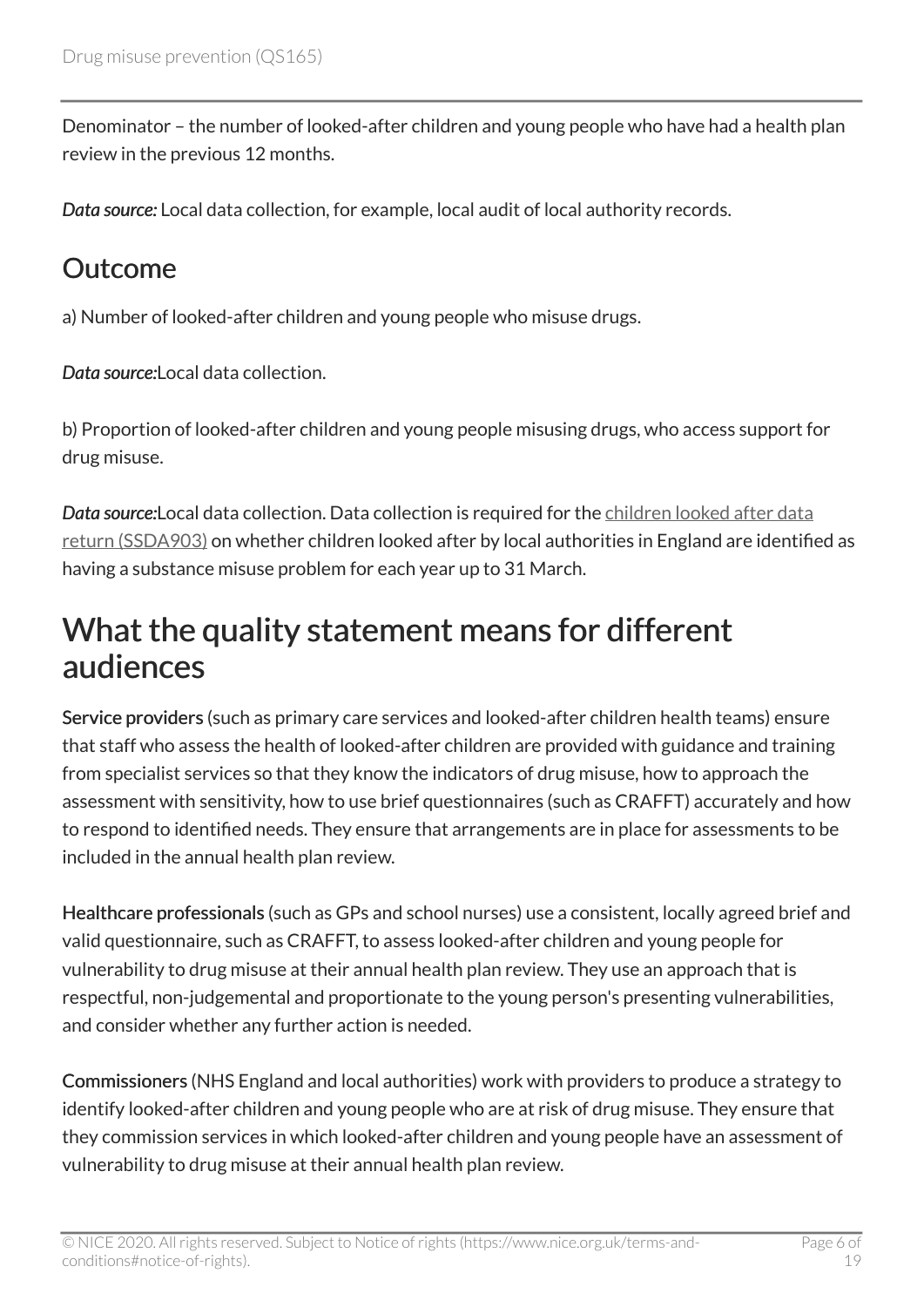Children and young people who are looked after are asked brief questions at their annual health plan review to assess whether they are at risk of drug misuse. This is so that their needs can be identified and responded to.

### <span id="page-6-0"></span>Source guidance

- [Drug misuse prevention: targeted interventions](https://www.nice.org.uk/guidance/ng64) (2017) NICE guideline NG64, recommendation 1.2.1
- [Looked-after children and young people](https://www.nice.org.uk/guidance/ph28) (2010, updated 2015) NICE guideline PH28, recommendation 20

### <span id="page-6-1"></span>Definitions of terms used in this quality statement

#### Assessment of vulnerability to drug misuse

An assessment that is respectful, non-judgemental and proportionate to the child or young person's presenting vulnerabilities that uses a consistent, locally agreed, brief and valid questionnaire, such as CRAFFT. The child or young person's circumstances should be discussed, taking account of their age and developmental stage. The initial discussion could include:

- their physical and mental health and their personal, social, educational or employment circumstances (which may trigger a more in-depth assessment)
- any drug use (including the type used and how often).

[Adapted from NICE's guideline on [drug misuse prevention,](https://www.nice.org.uk/guidance/ng64) recommendations 1.2.2 and 1.2.3, and College Centre for Quality Improvement's [Practice standards for young people with substance](https://www.rcpsych.ac.uk/improving-care/ccqi/quality-networks-accreditation/child-and-adolescent-community-teams-qncc/standards-and-publications) [misuse problems\]](https://www.rcpsych.ac.uk/improving-care/ccqi/quality-networks-accreditation/child-and-adolescent-community-teams-qncc/standards-and-publications)

#### Health plan review

A looked-after child has a health plan review at least once every 12 months from the age of 5.

A looked-after child or young person's health plan forms part of their wider care plan. It is based on the written report of the health assessment, which takes place before the child or young person is placed with the local authority, or if that is not reasonably practicable, before their first case review.

[Adapted from the [Care Planning, Placement and Case Review \(England\) Regulations 2010\]](http://www.legislation.gov.uk/uksi/2010/959/regulation/7/made)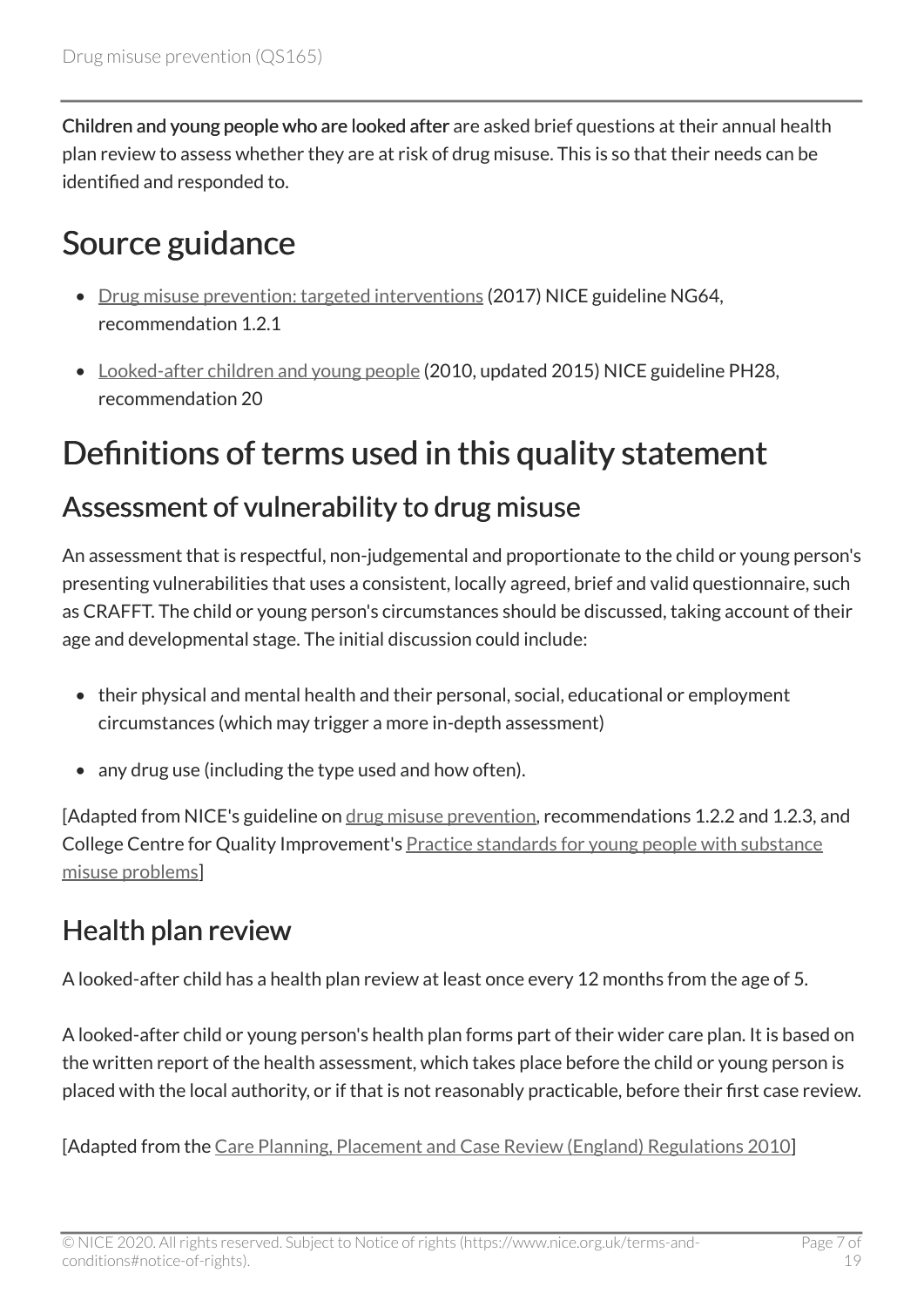# <span id="page-7-0"></span>Quality statement 2: Assessment of care leavers

### <span id="page-7-1"></span>Quality statement

Care leavers having a health assessment as part of planning to leave care are assessed for vulnerability to drug misuse.

### <span id="page-7-2"></span>Rationale

The transition from care is an important time for young people to receive a comprehensive assessment of their physical, emotional and mental health needs, as part of planning to leave care. Assessing a care leaver's vulnerability to drug misuse provides an opportunity to identify risks and give them targeted support.

### <span id="page-7-3"></span>Quality measures

#### Structure

a) Evidence of local arrangements for the use of an agreed brief and valid questionnaire to assess care leavers' vulnerability to drug misuse at their health assessment.

*Data source:* Local data collection, for example, from service specifications.

b) Evidence of local arrangements for staff to be trained by specialist services in how to assess care leavers' vulnerability to drug misuse.

*Data source:* Local data collection, for example, from service specifications.

#### **Process**

Proportion of care leavers having a health assessment as part of planning to leave care who have an assessment of vulnerability to drug misuse.

Numerator – the number in the denominator where there is an assessment of vulnerability to drug misuse.

Denominator – the number of care leavers having a health assessment as part of planning to leave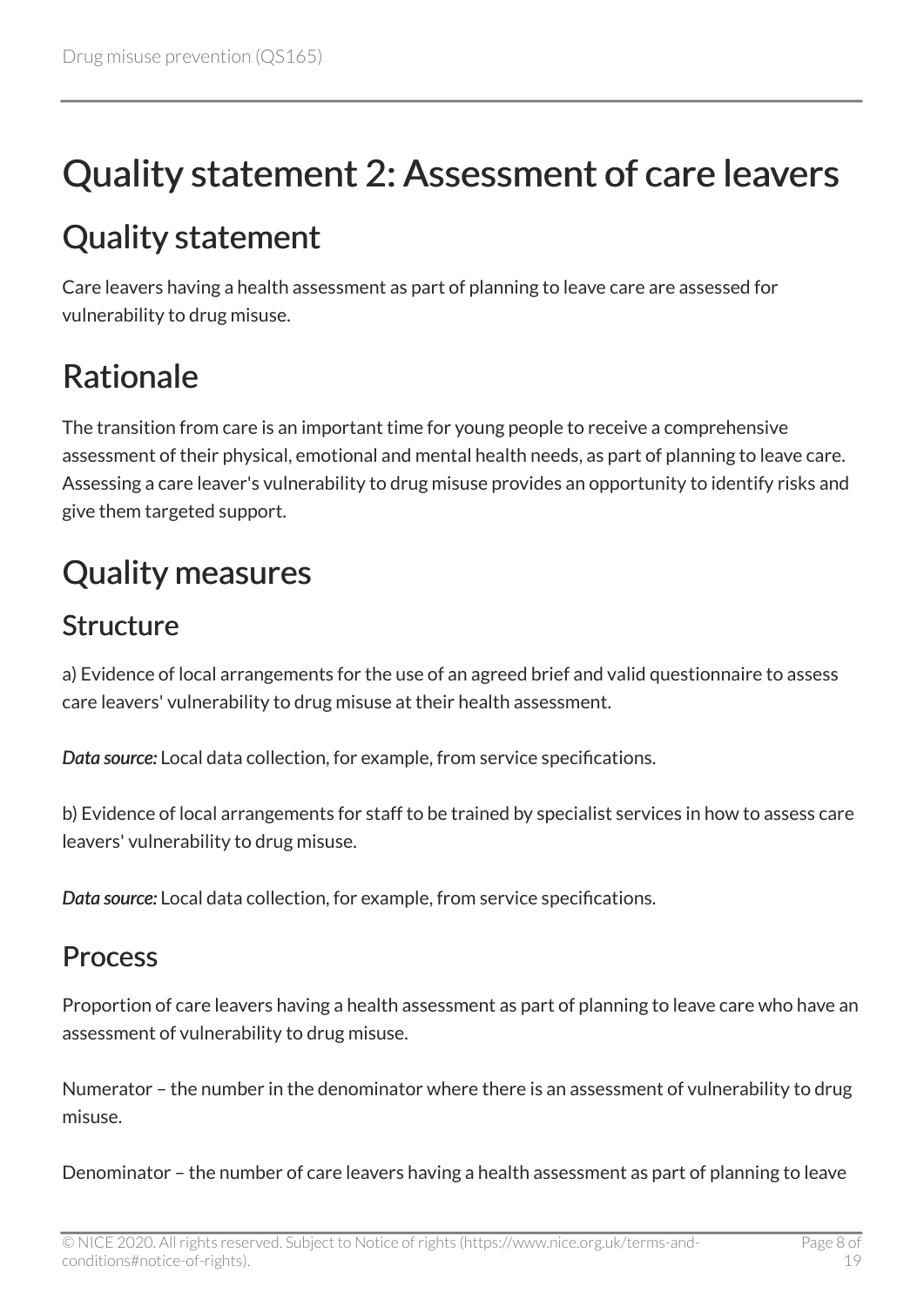care.

*Data source:* Local data collection, for example, audit of local authority records.

#### **Outcome**

a) Number of care leavers who misuse drugs.

*Data source:*Local data collection.

b) Proportion of care leavers misusing drugs who access support for drug misuse.

*Data source:*Local data collection. Data collection is required for the [children looked after data](https://www.gov.uk/government/publications/children-looked-after-return-2017-to-2018-guide) [return \(SSDA903\)](https://www.gov.uk/government/publications/children-looked-after-return-2017-to-2018-guide) on whether children looked after by local authorities in England are identified as having a substance misuse problem for each year up to 31 March.

### <span id="page-8-0"></span>What the quality statement means for different audiences

Service providers (such as primary care services and social care services) ensure that assessments of care leavers' vulnerability to drug misuse are carried out as part of their health assessments. They also ensure that staff are provided with guidance and training from specialist services so that they know the indicators of drug use, how to approach the assessment with sensitivity, how to use brief questionnaires such as CRAFFT accurately, and how to respond to identified needs.

Health and social care practitioners (such as GPs and social workers) use a consistent, locally agreed brief and valid questionnaire, such as CRAFFT, to assess care leavers for vulnerability to drug misuse at their health assessment. They use an approach that is respectful, non-judgemental and proportionate to the young person's presenting vulnerabilities, and consider whether any further action is needed.

Commissioners (NHS England and local authorities) work with providers to produce a strategy to identify young people who are at risk of drug misuse. They ensure that they commission services in which care leavers have an assessment of vulnerability to drug misuse at their health assessment.

Care leavers are asked brief questions at their health assessment to assess whether they are at risk of drug misuse. This is so that their needs can be identified and responded to.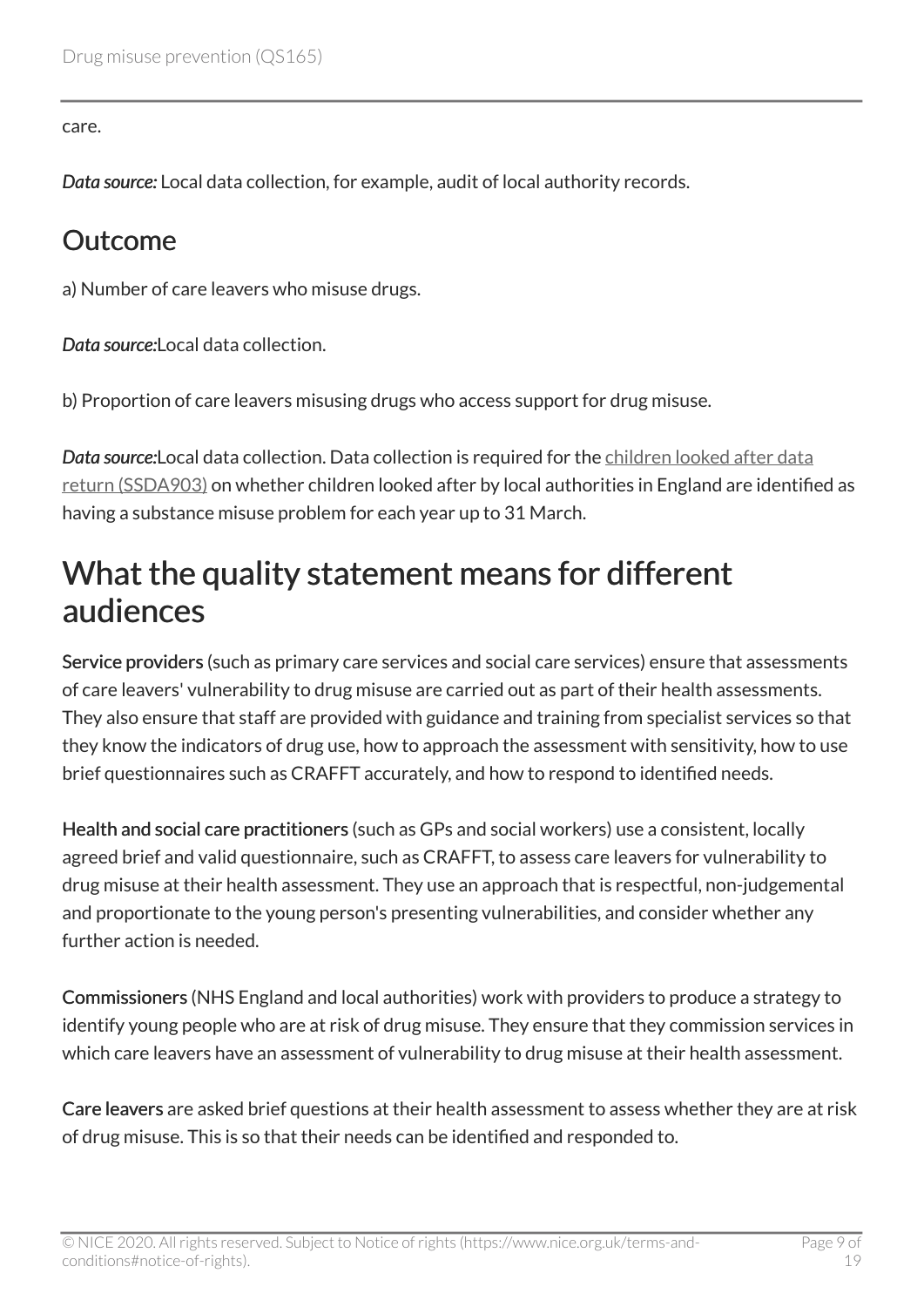### <span id="page-9-0"></span>Source guidance

- [Drug misuse prevention: targeted interventions](https://www.nice.org.uk/guidance/ng64) (2017) NICE guideline NG64, recommendation 1.2.1
- [Looked-after children and young people](https://www.nice.org.uk/guidance/ph28) (2010, updated 2015) NICE guideline PH28, recommendation 46

### <span id="page-9-1"></span>Definitions of terms used in this quality statement

#### Assessment of vulnerability to drug misuse

An assessment that is respectful, non-judgemental and proportionate to the young person's presenting vulnerabilities that uses a consistent, locally agreed, brief and valid questionnaire, such as CRAFFT. The young person's circumstances should be discussed, taking account of their age and developmental stage. The initial discussion could include:

- their physical and mental health and their personal, social, educational or employment circumstances (which may trigger a more in-depth assessment)
- any drug use (including the type used and how often).

[Adapted from NICE's guideline on [drug misuse prevention,](https://www.nice.org.uk/guidance/ng64) recommendations 1.2.2 and 1.2.3, and College Centre for Quality Improvement's **[Practice standards for young people with substance](https://www.rcpsych.ac.uk/improving-care/ccqi/quality-networks-accreditation/child-and-adolescent-community-teams-qncc/standards-and-publications)** [misuse problems\]](https://www.rcpsych.ac.uk/improving-care/ccqi/quality-networks-accreditation/child-and-adolescent-community-teams-qncc/standards-and-publications)

#### Health assessment

When developing a pathway plan for young people preparing to leave care, an assessment of the needs of the young person should be carried out that includes their health and development.

[Adapted from [The Care Leavers \(England\) Regulations 2010\]](http://www.legislation.gov.uk/uksi/2010/2571/contents/made)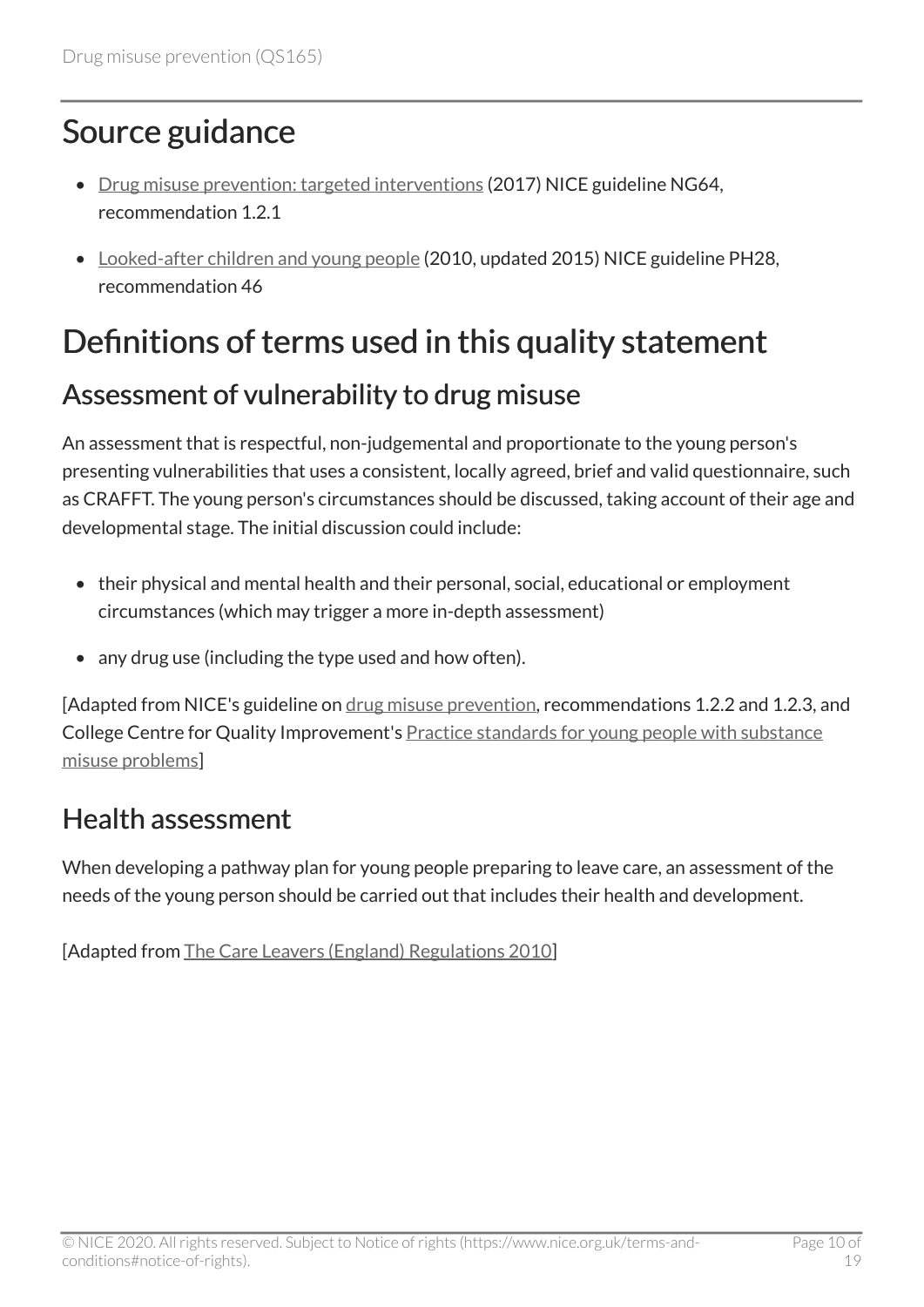# <span id="page-10-0"></span>Quality statement 3: Assessment of children and young people in contact with youth offending services

### <span id="page-10-1"></span>Quality statement

Children and young people having a young offender assessment are assessed for vulnerability to drug misuse.

### <span id="page-10-2"></span>Rationale

Children and young people who are in contact with youth offending services are at increased risk of drug misuse. Youth offending teams can use young offender assessments to assess vulnerability. This provides an opportunity to give early targeted support, which can reduce the likelihood of drug misuse.

### <span id="page-10-3"></span>Quality measures

#### Structure

a) Evidence of local arrangements for the use of an agreed brief and valid questionnaire to assess children and young people's vulnerability to drug misuse at young offender assessments.

*Data source:* Local data collection, for example, from service specifications.

b) Evidence of local arrangements for staff to be trained in how to assess children and young people's vulnerability to drug misuse.

*Data source:* Local data collection, for example, from service specifications.

#### **Process**

Proportion of young offender assessments which include an assessment of vulnerability to drug misuse.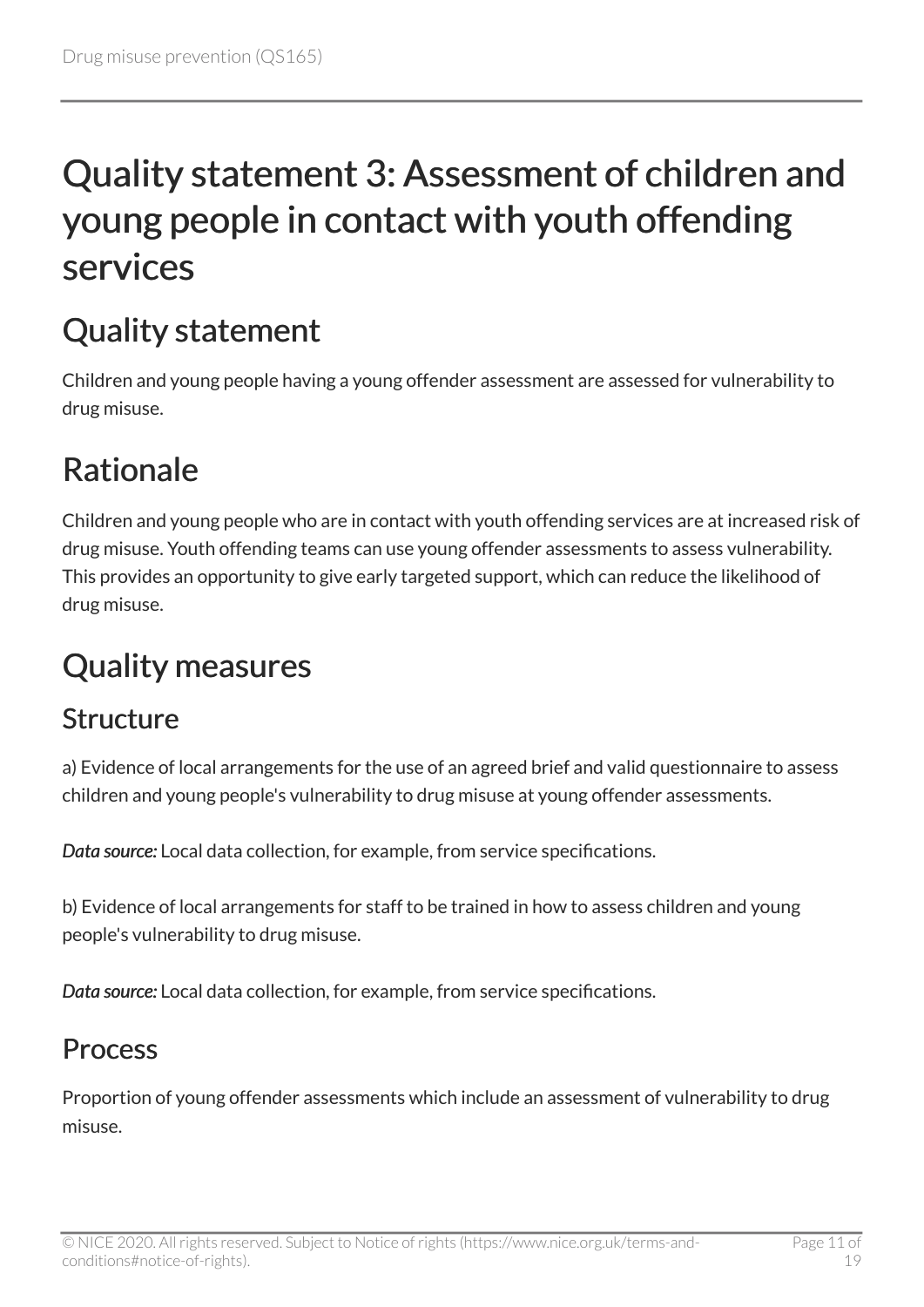Numerator – the number in the denominator which include an assessment of vulnerability to drug misuse.

Denominator – the number of young offender assessments.

*Data source:* Local data collection, for example, audit of records.

#### Outcome

a) Number of children and young people in contact with youth offending services who misuse drugs.

*Data source:*Local data collection.

b) Proportion of children and young people who are in contact with youth offending services, misusing drugs, who access support for drug misuse.

*Data source:*Local data collection.

#### <span id="page-11-0"></span>What the quality statement means for different audiences

Service providers (youth offending teams) ensure that staff use a consistent, locally agreed brief and valid questionnaire, such as CRAFFT, to assess children and young people for vulnerability to drug misuse at young offender assessments. Staff are also provided with guidance and training from specialist services so that they know the indicators of drug use, how to approach the assessment with sensitivity, how to use brief questionnaires accurately and how to respond to identified needs.

Youth offending team workers and managers use a consistent, locally agreed brief and valid questionnaire, such as CRAFFT, to assess children and young people who are having a young offender assessment for vulnerability to drug misuse. They use an approach that is respectful, nonjudgemental and proportionate to the young person's presenting vulnerabilities, and consider whether any further action is needed.

Commissioners (local authorities, Youth Justice Board) ensure that they commission services in which children and young people who are having a young offender assessment or review have an assessment of vulnerability to drug misuse.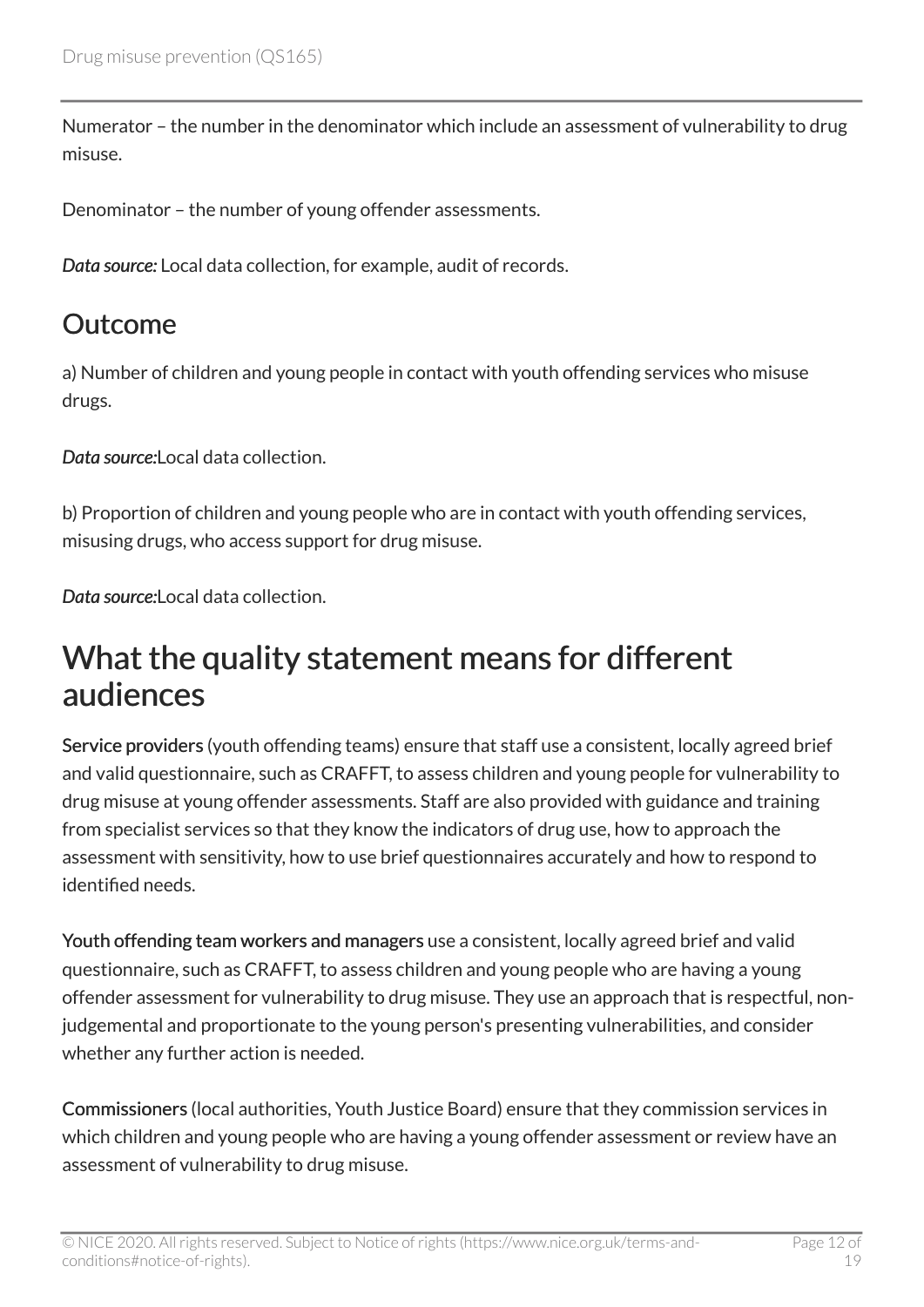Children and young people children who are having a young offender assessment with a youth offending team are asked brief questions to assess whether they are vulnerable to drug misuse. This is so that their needs can identified and responded to.

### <span id="page-12-0"></span>Source guidance

[Drug misuse prevention: targeted interventions](https://www.nice.org.uk/guidance/ng64) (2017) NICE guideline NG64, recommendation 1.2.1

### <span id="page-12-1"></span>Definitions of terms used in this quality statement

#### Assessment of vulnerability to drug misuse

An assessment that is respectful, non-judgemental and proportionate to the young person's presenting vulnerabilities that uses a consistent, locally agreed, brief and valid questionnaire, such as CRAFFT. The child or young person's circumstances should be discussed, taking account of their age and developmental stage. The initial discussion could include:

- their physical and mental health and their personal, social, educational or employment circumstances (which may trigger a more in-depth assessment)
- any drug use (including the type used and how often and relationship between their offending and drug use).

[Adapted from NICE's guideline on [drug misuse prevention,](https://www.nice.org.uk/guidance/ng64) recommendations 1.2.2 and 1.2.3, and College Centre for Quality Improvement's [Practice standards for young people with substance](https://www.rcpsych.ac.uk/improving-care/ccqi/quality-networks-accreditation/child-and-adolescent-community-teams-qncc/standards-and-publications) [misuse problems\]](https://www.rcpsych.ac.uk/improving-care/ccqi/quality-networks-accreditation/child-and-adolescent-community-teams-qncc/standards-and-publications)

#### Young offender assessment

The young offender assessment process is designed to find out the risk and protective factors playing a part in a young person's offending. 'AssetPlus' is the Youth Justice Board for England and Wales's comprehensive end-to-end assessment and planning framework approved by the Youth Justice Board for England and Wales.

[[How to assess children in the youth justice system: section 4 case management guidance,](https://www.gov.uk/government/publications/assess-young-offenders/assess-young-offenders-section-4-case-management-guidance) Youth Justice Board]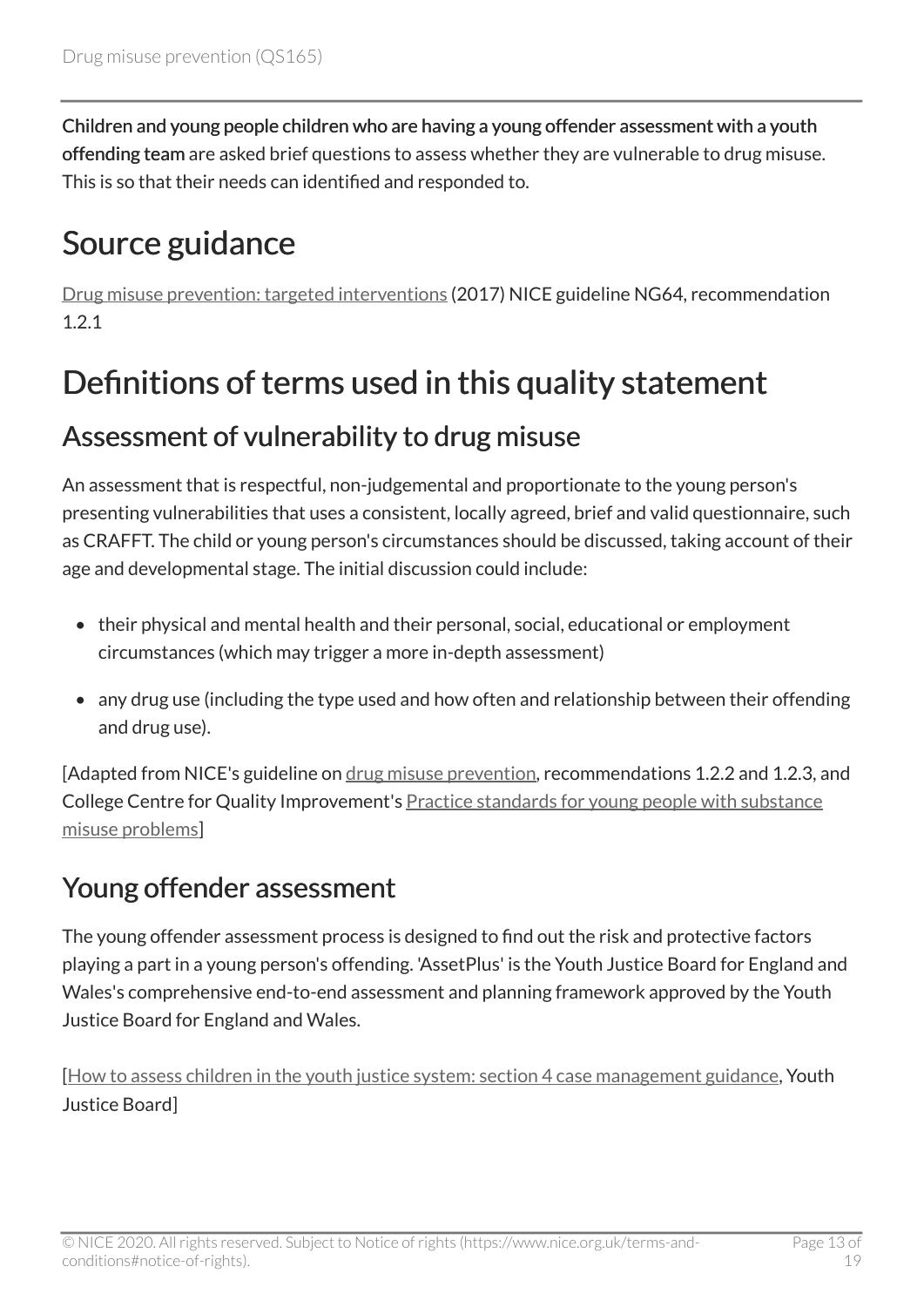# <span id="page-13-0"></span>Quality statement 4: Information and advice for adults

### <span id="page-13-1"></span>Quality statement

Adults assessed as vulnerable to drug misuse are given information about local services and where to find further advice and support.

### <span id="page-13-2"></span>Rationale

It is important that adults who have been assessed as vulnerable to drug misuse are provided with clear information and advice on the harms of drugs use and where to get help. This can help to reduce the likelihood of the misuse of drugs, such as preventing drug dependency.

### <span id="page-13-3"></span>Quality measures

#### Structure

Evidence of local arrangements to provide written information about local services and where to find further advice and support.

*Data source:* Local data collection, for example, list of local services.

#### **Process**

Proportion of adults assessed as vulnerable to drug misuse who are given information about local services and where to find further advice and support.

Numerator – the number in the denominator who are given information about local services and where to find further advice and support.

Denominator – the number of adults assessed as vulnerable to drug misuse.

*Data source:* Local data collection, for example, audit of patient, specialist services monitoring reports and service user records.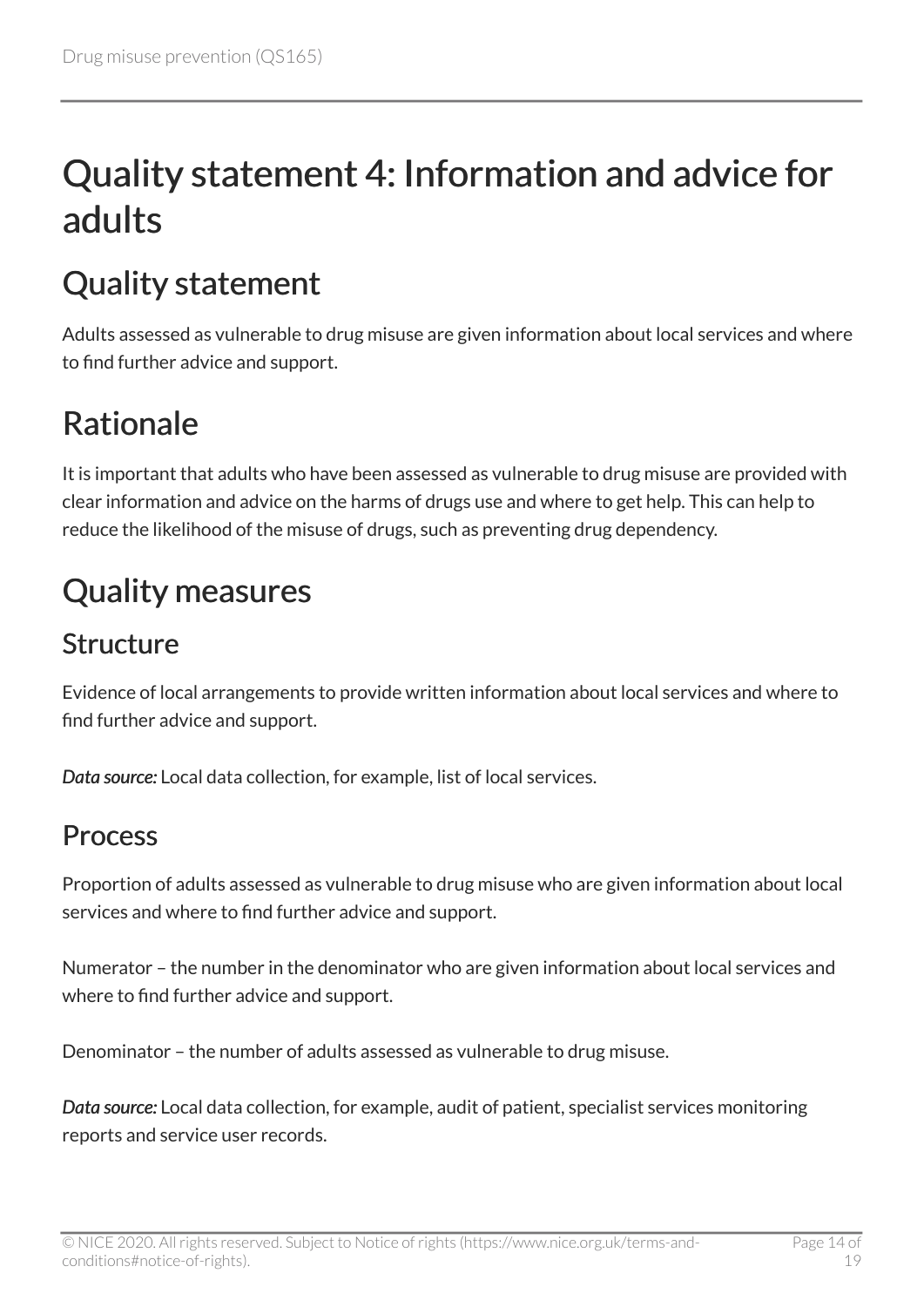#### **Outcome**

a) Proportion of people aged 16 to 59 years who use drugs frequently.

*Data source:*Local data collection. The Home Office produces annual [Drug misuse statistics](https://www.gov.uk/government/statistics/drug-misuse-findings-from-the-2016-to-2017-csew) which examines the extent and trends in illicit drug use among a sample of residents in households in England and Wales.

b) Proportion of people aged 16 to 24 years who use drugs frequently.

*Data source:*Local data collection. The Home Office produces annual [Drug misuse statistics](https://www.gov.uk/government/statistics/drug-misuse-findings-from-the-2016-to-2017-csew) which examines the extent and trends in illicit drug use among a sample of residents in households in England and Wales.

### <span id="page-14-0"></span>What the quality statement means for different audiences

Service providers (such as primary and secondary care services, social services, sexual and reproductive health services, specialist drug and alcohol services, mental health services, housing and benefits, and criminal justice services) have systems in place for adults assessed as vulnerable to drug misuse to be given information about local services and where to find further advice and support.

Health and social care practitioners, and criminal justice system professionals (such as GPs, community nurses, health visitors, hospital workers, social workers, mental health professionals, specialist drug services professionals, police and probation officers) give information about local services and where to find further advice and support to adults who are assessed as vulnerable to drug misuse.

Commissioners (NHS England, local authorities, clinical commissioning groups) ensure that they commission services where adults assessed as vulnerable to drug misuse are given information about local services and where to find further advice and support.

Adults who are assessed as vulnerable to drug misuse are given information about local services and where to find further advice and support. This should be both verbal and written. It should be provided in a non-judgemental way and tailored to the person's preferences, needs and level of understanding about their health.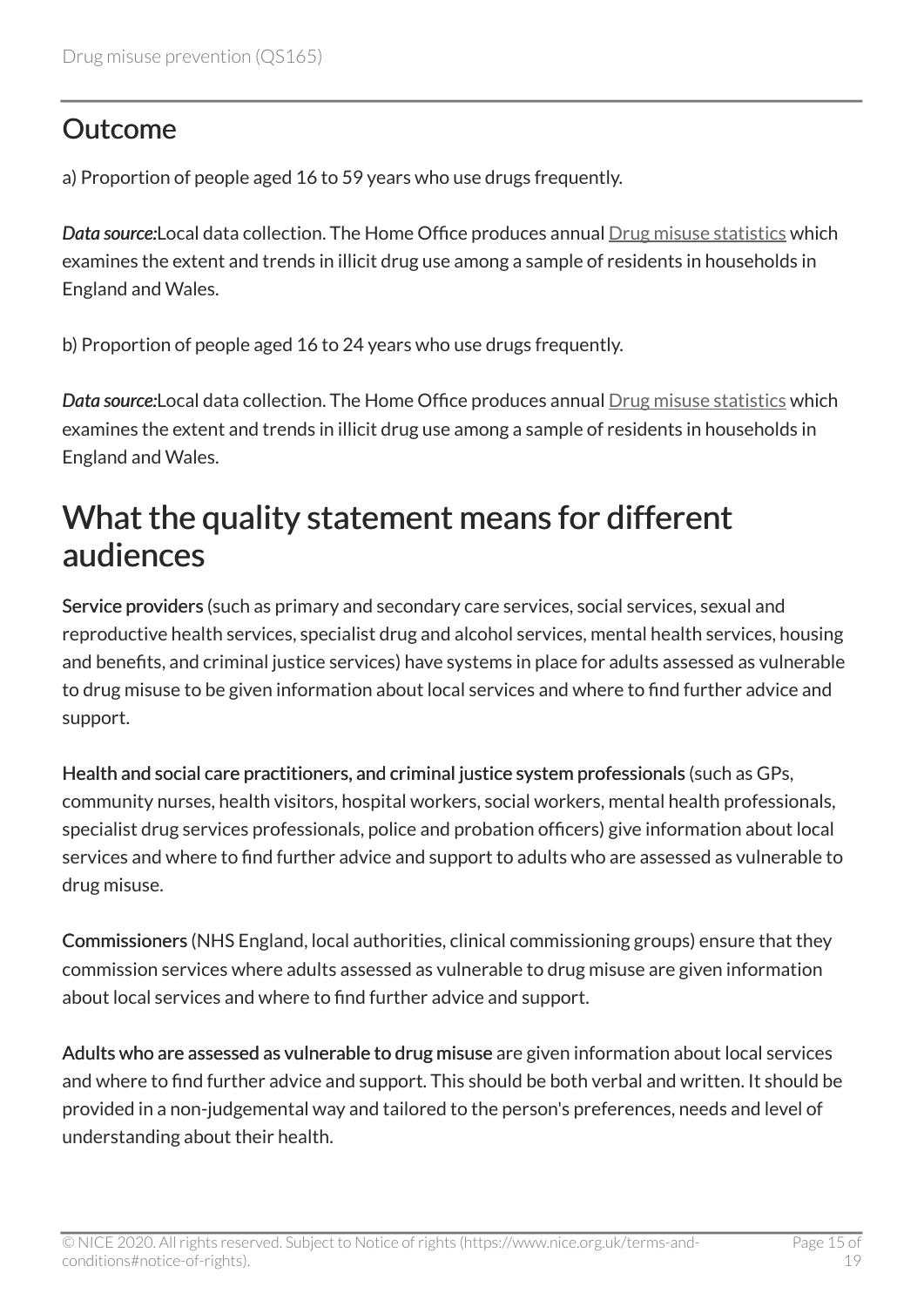### <span id="page-15-0"></span>Source guidance

[Drug misuse prevention: targeted interventions](https://www.nice.org.uk/guidance/ng64) (2017) NICE guideline NG64, recommendation 1.4.1

### <span id="page-15-1"></span>Definitions of terms used in this quality statement

#### Information on local services and where to find further advice and support

Information and advice given should be both verbal and in writing.

For general information about drugs, a reputable source should be given for where people can access further information, such as the [NHS website](https://www.nhs.uk/). Information about local services should also be provided so that support can be accessed as needed.

[Adapted from NICE's guideline on [drug misuse prevention,](https://www.nice.org.uk/guidance/ng64) recommendations 1.4.1 and 1.4.2 and expert opinion]

### <span id="page-15-2"></span>Equality and diversity considerations

Information about drug misuse should be accessible to people with additional needs such as physical, sensory or learning disabilities, and to people (including families and carers) who do not speak or read English or who have reduced literacy skills. People should have access to an interpreter or advocate if needed.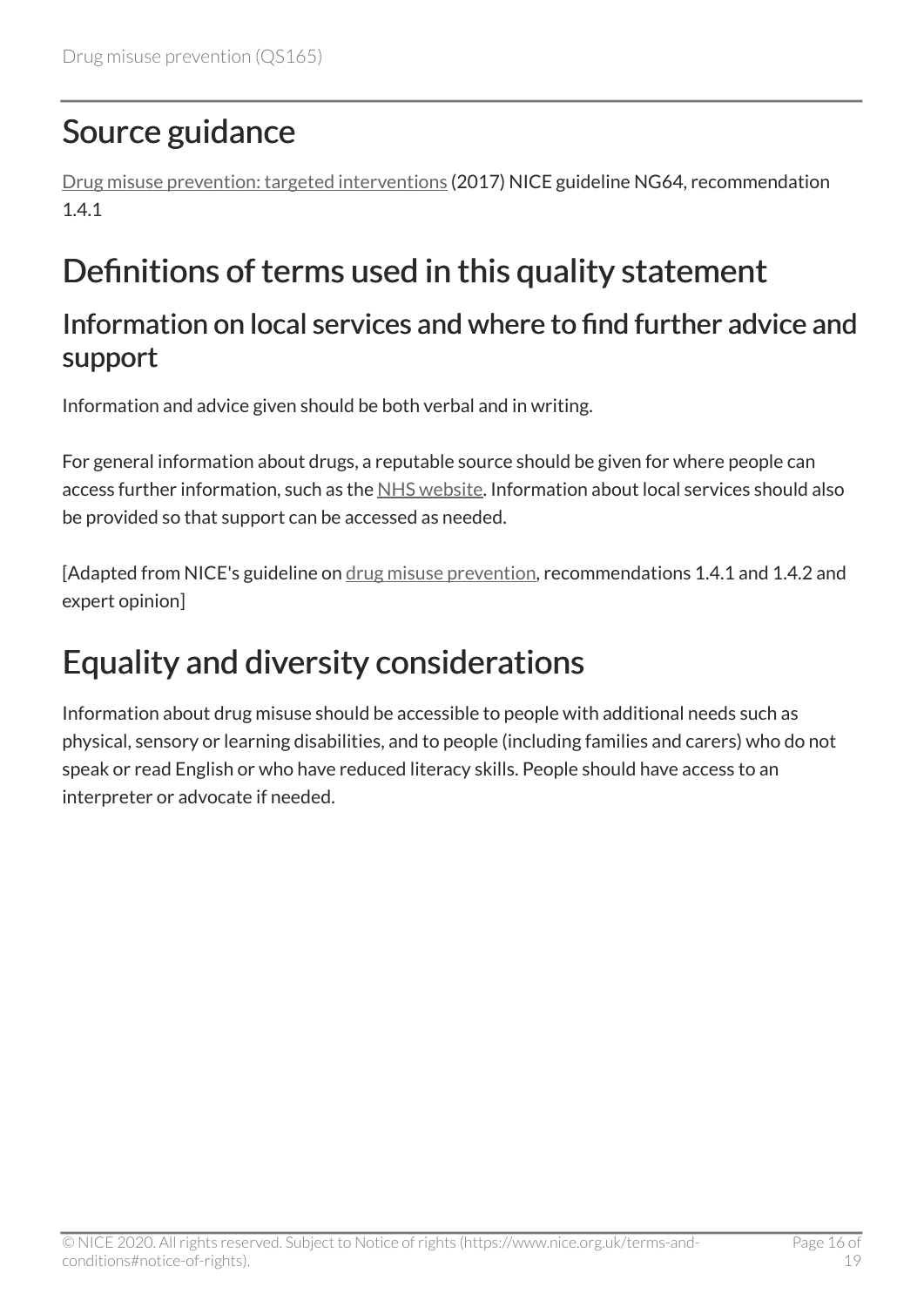# <span id="page-16-0"></span>About this quality standard

NICE quality standards describe high-priority areas for quality improvement in a defined care or service area. Each standard consists of a prioritised set of specific, concise and measurable statements. NICE quality standards draw on existing NICE or NICE-accredited guidance that provides an underpinning, comprehensive set of recommendations, and are designed to support the measurement of improvement.

Expected levels of achievement for quality measures are not specified. Quality standards are intended to drive up the quality of care, and so achievement levels of 100% should be aspired to (or 0% if the quality statement states that something should not be done). However, this may not always be appropriate in practice. Taking account of safety, shared decision-making, choice and professional judgement, desired levels of achievement should be defined locally.

Information about [how NICE quality standards are developed](https://www.nice.org.uk/standards-and-indicators/timeline-developing-quality-standards) is available from the NICE website.

See [quality standard advisory committees](http://www.nice.org.uk/Get-Involved/Meetings-in-public/Quality-Standards-Advisory-Committee) on the website for details of standing committee 2 members who advised on this quality standard. Information about the topic experts invited to join the standing members is available on the [quality standard's webpage](http://www.nice.org.uk/guidance/qs165/documents).

This quality standard has been incorporated into the NICE Pathways on [drug misuse prevention](https://pathways.nice.org.uk/pathways/drug-misuse-prevention)  and [looked-after babies, children and young people](https://pathways.nice.org.uk/pathways/looked-after-babies-children-and-young-people).

NICE has produced a [quality standard service improvement template](http://www.nice.org.uk/guidance/qs165/resources) to help providers make an initial assessment of their service compared with a selection of quality statements. This tool is updated monthly to include new quality standards.

NICE produces guidance, standards and information on commissioning and providing high-quality healthcare, social care, and public health services. We have agreements to provide certain NICE services to Wales, Scotland and Northern Ireland. Decisions on how NICE guidance and other products apply in those countries are made by ministers in the Welsh government, Scottish government, and Northern Ireland Executive. NICE guidance or other products may include references to organisations or people responsible for commissioning or providing care that may be relevant only to England.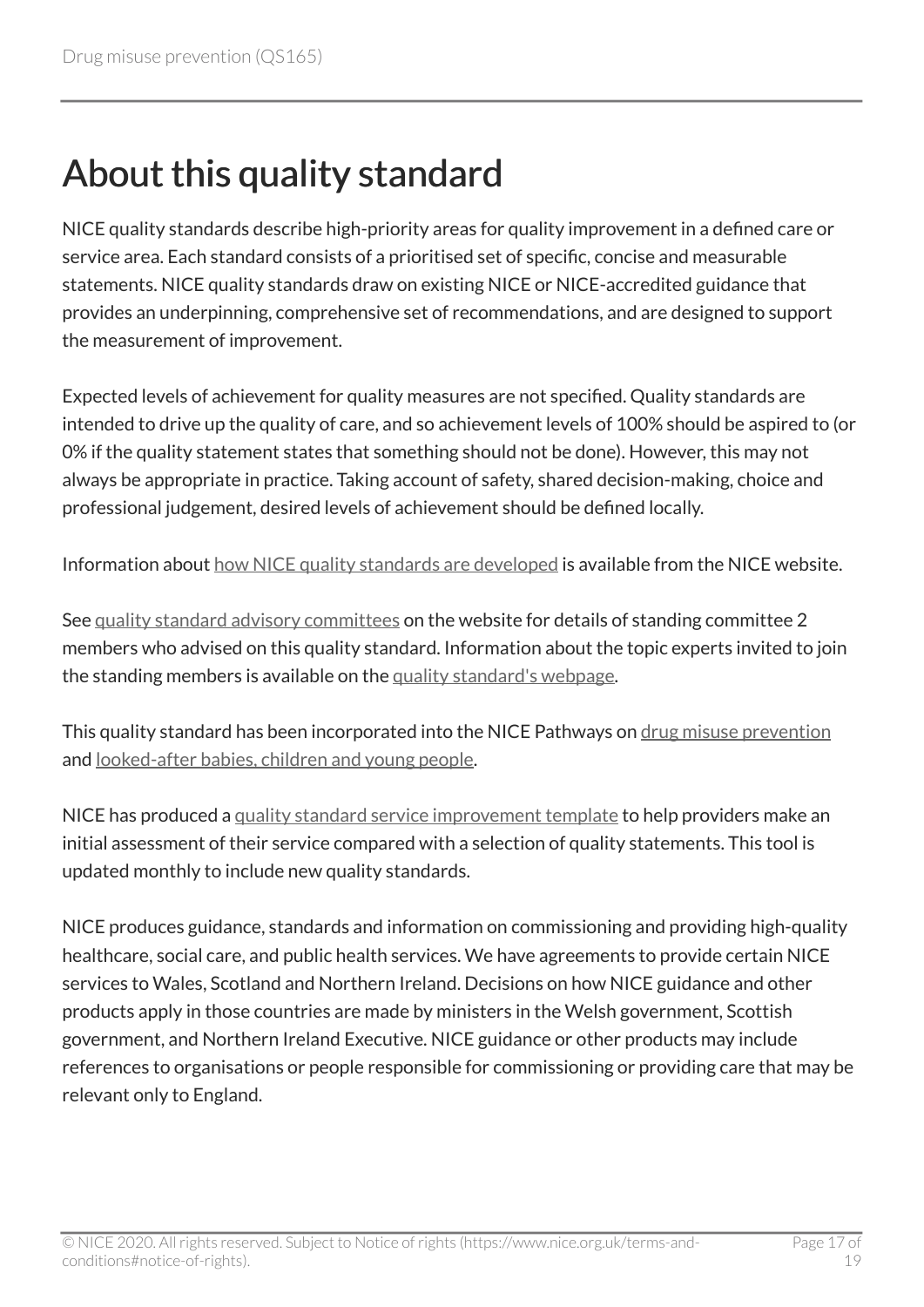### <span id="page-17-0"></span>Improving outcomes

This quality standard is expected to contribute to improvements in the following outcomes:

- Mortality from drug misuse
- Emotional wellbeing of people at risk of drug misuse
- Hospital admissions from drug misuse
- Entrants and re-entrants to the criminal justice system who are misusing drugs
- Educational attainment of children and young people at risk of misusing drugs
- Unemployment of people who are misusing drugs
- Accident and emergency attendances from drug misuse

It is also expected to support delivery of the Department of Health and Social Care outcome frameworks:

- [Adult social care outcomes framework 2015–16](https://www.gov.uk/government/publications/adult-social-care-outcomes-framework-ascof-2015-to-2016)
- [NHS outcomes framework 2016–17](https://www.gov.uk/government/publications/nhs-outcomes-framework-2016-to-2017)
- [Public health outcomes framework for England, 2016–19](https://www.gov.uk/government/publications/public-health-outcomes-framework-2016-to-2019).

### <span id="page-17-1"></span>Resource impact

NICE quality standards should be achievable by local services. The potential resource impact is considered by the quality standards advisory committee, drawing on resource impact work for the source guidance. Organisations are encouraged to use the [resource impact statement](https://www.nice.org.uk/guidance/NG64/resources) for the source guidance to help estimate local costs.

## <span id="page-17-2"></span>Diversity, equality and language

During the development of this quality standard, [equality](https://www.nice.org.uk/guidance/QS165/documents) issues were considered and equality [assessments](https://www.nice.org.uk/guidance/QS165/documents) are available. Any specific issues identified during development of the quality statements are highlighted in each statement.

Commissioners and providers should aim to achieve the quality standard in their local context, in